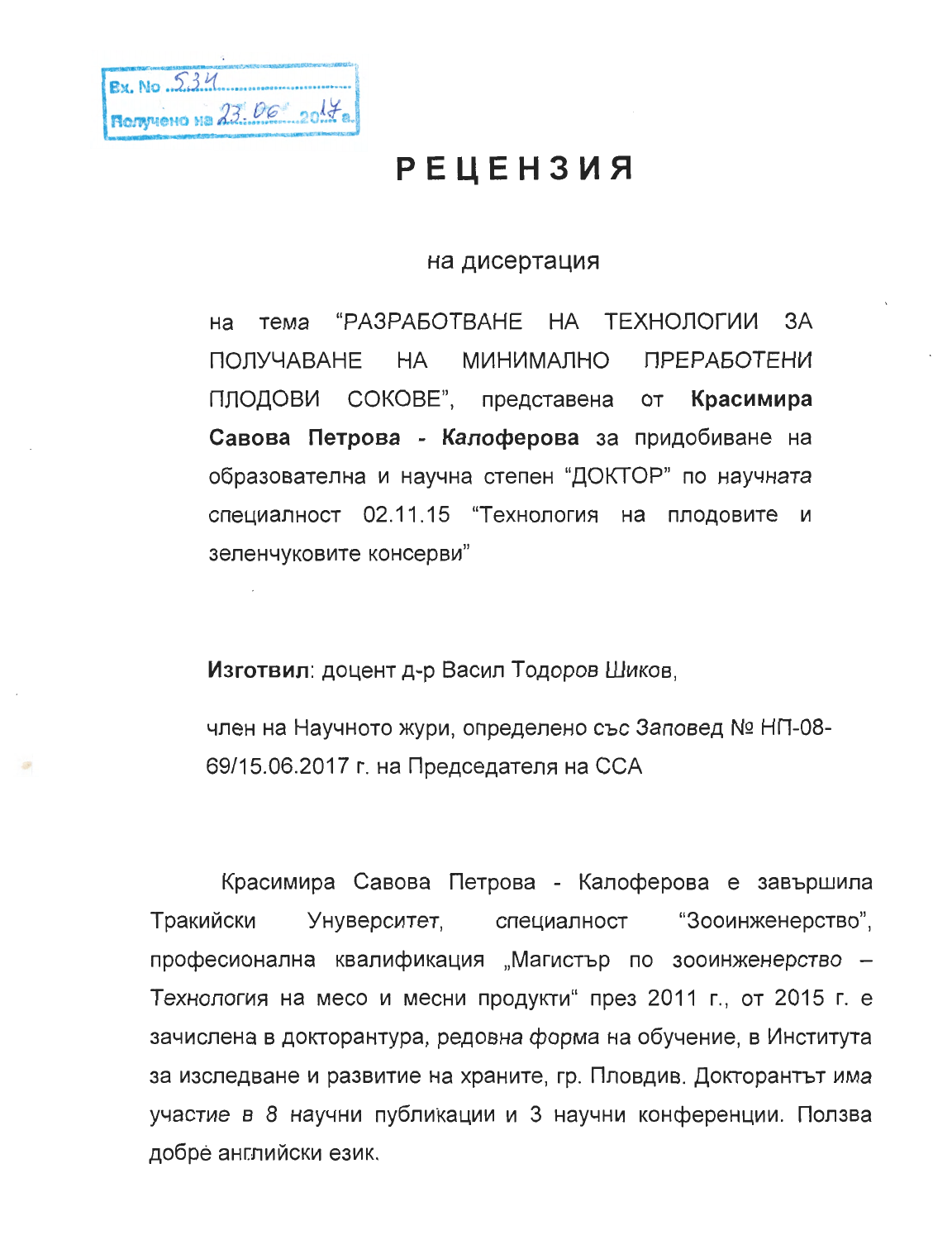Пазарът на непастьоризираните плодови сокове ce увеличава значително през последните години, тъй като тези продукти притежават редица качества като химични, хранителни и сензорни свойства, характерни за свежите плодове. Това налага разработването на нови технологии, които да използват по-ниска температура в сравнение с традиционните топлинни обработки и да гарантират получаване на краен хранителен продукт, който да запазва характеристиките на свежите плодове, удобен за употреба и в унисон със здравословния начин на живот. Едни от найпрепоръчваните в това отношение са соковете от плодовете на ягодоплодните видове.

В този контекст тематиката на предложената за защита дисертация следва да се оцени като актуална и значима, тъй като, антиоксидантният потенциал на храните и напитките от ягодоплодни зависи от условията на преработка, налагащо оптимизиране на конвекционалните и прилагане на иновационни преработвателни методи, осигуряващи високо съдържание на биоактивни компоненти и повишаване на достъпността им.

Дисертационният труд е структуриран по традиционно възприетата схема и се състои от: въведение – 1 стр.; литературен обзор – 27 стр.; цел и задачи – 1 стр.; материали и методи – 10 стр.; резултати и обсъждане – 65 стр.; заключение и приноси – 3 стр. Материалът съдържа 21 таблици и е онагледен с 41 фигури. При разработката са използвани 206 литературни източника, от които 8 на кирилица и 198 на латиница.

Литературният обзор е написан в добре усвоен научен стил, като са характеризирани ягодоплодните видове касис и къпини като суровини за получаване на сокове. Направен е критичен анализ на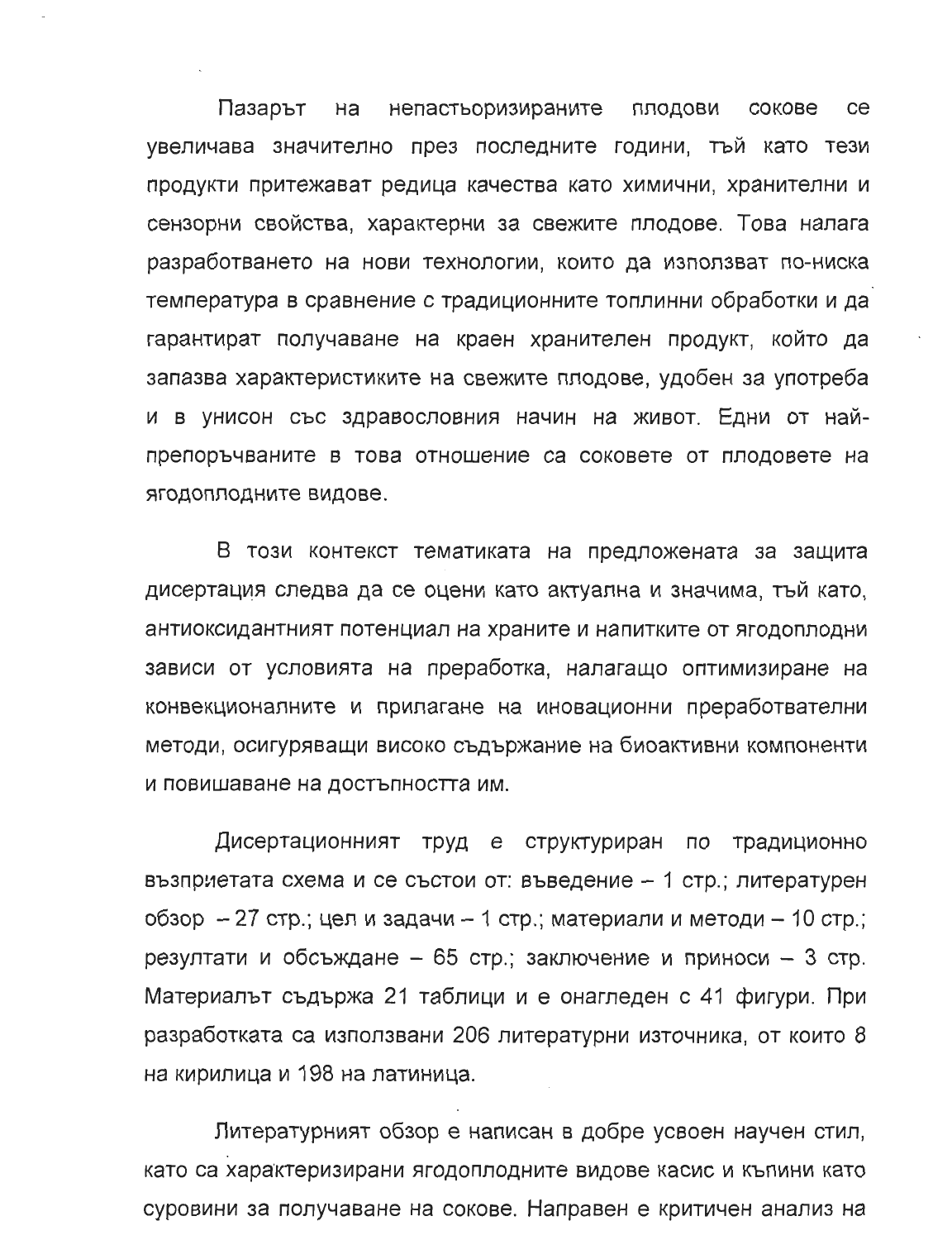проблемите, както в технологичен, така и в химичен аспект. Това дава възможност на докторанта в изводите към обзора ясно да открои непълнотите в досегашните изследвания и правилно да формулира целта и задачите на разработката.

"Материали и методи" коректно са описани B раздел използваните основни и допълнителни суровини за получаването на минимално преработени сокове и използваните химикали и анализи. Към тази част на дисертационния труд имам следната забележки:

- Липсват данни за условията на размразяване, както и за времената за обработка чрез смилане и пасиране;
- Непълно И неадекватно описание на използваната сокоизтисквачка и блендер;
- Непълно описание на използваните матиматикостатистически обработки, на дизайна на експеримента и твърде описателно разглеждане на цветовите измервания;

Представеният в дисертацията експериментален материал е резултат от изпълнението на опитна схема с достатъчно широк обхват, а имено:

- Характеризирани са плодовете на три сорта касис и три сорта къпина като суровини получаване за на минимално преработени плодови сокове;
- Определено са съдържанието на общи полифеноли, общи антоциани, монономерни антиоксидантен капацитет, цветовите и сензорните характеристики на общо шест сорта ЯГОДОПЛОДНИ;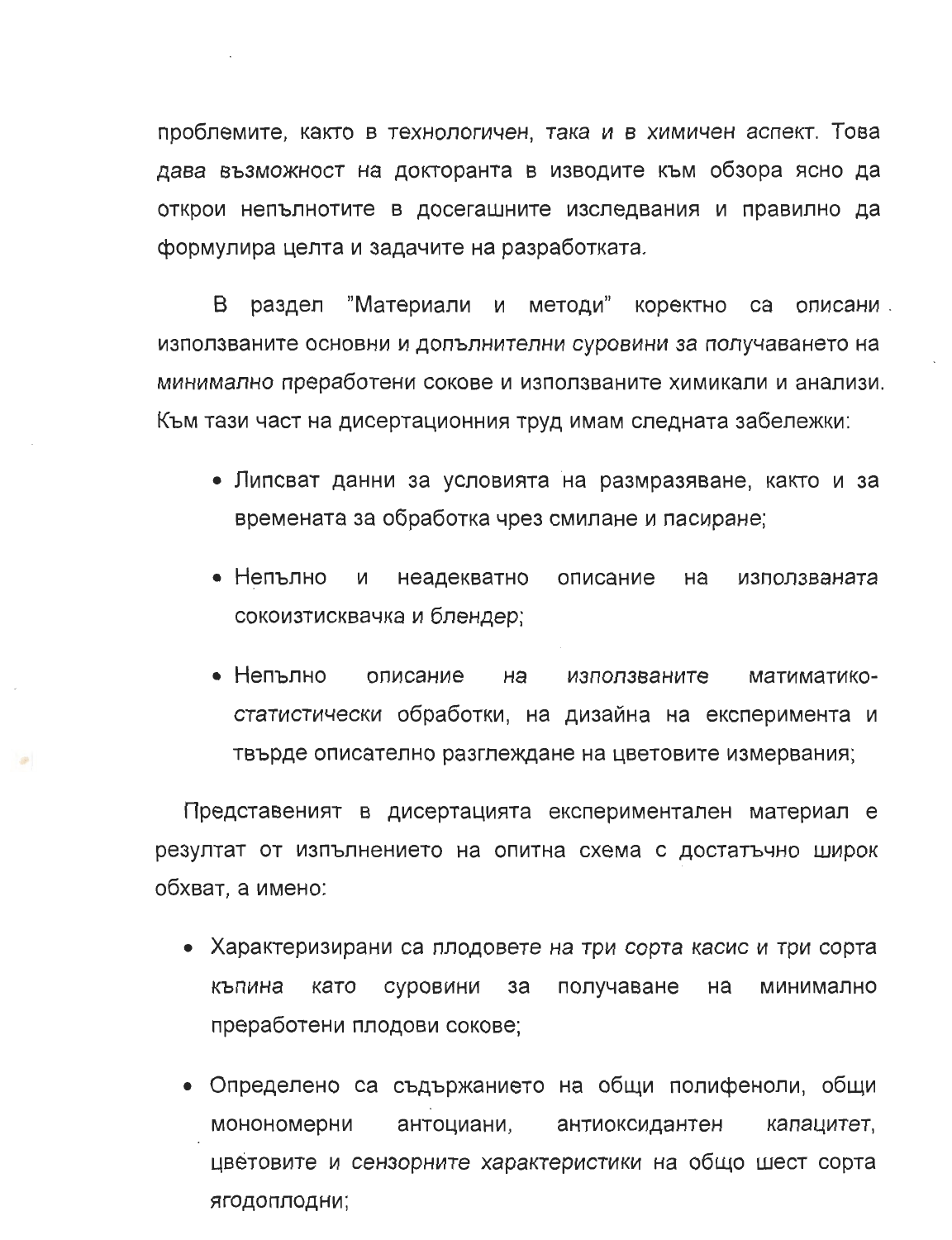- Направена е оптимизация на ензимната обработка на плодови каши от касис и къпина, като са получени 10 адекватни регресионни математични модели, които описват изследвания процес с висока точност;
- Разработени са технологии за получаване на минимално преработени плодови сокове от касис и къпина с повишен антиоксидантен капацитет.

Богатата литературна осведоменост на автора дава възможност да бъде направена една като цяло коректна дискусия. Междинните изводи към отделните подраздели отразяват вярно поинтересните резултати и са добра основа за оформяне на обобщените изводи на дисертацията.

Заключителната част на дисертацията включва два подраздела: обобщени изводи и приноси, които са направени в съответствие с резултатите от извършените анализи. Приемам така формулираните приноси и предложените оценки за тяхната значимост, а именно:

- 1. Установени са зависимостите на съдържание обши на полифеноли общи обш И мономерни антоциани И антиоксидантен капацитет на плодовете на касис и къпина, и на сокове от тях в зависимост от предварителната обработка на суровината (механична и ензимна):
- 2. Получени са адекватни математически модели, описващи влиянието препарат Ha дозата на ензимния И продължителността на обработката върху добива и основните фитохимични показатели на сокове от касис и къпина.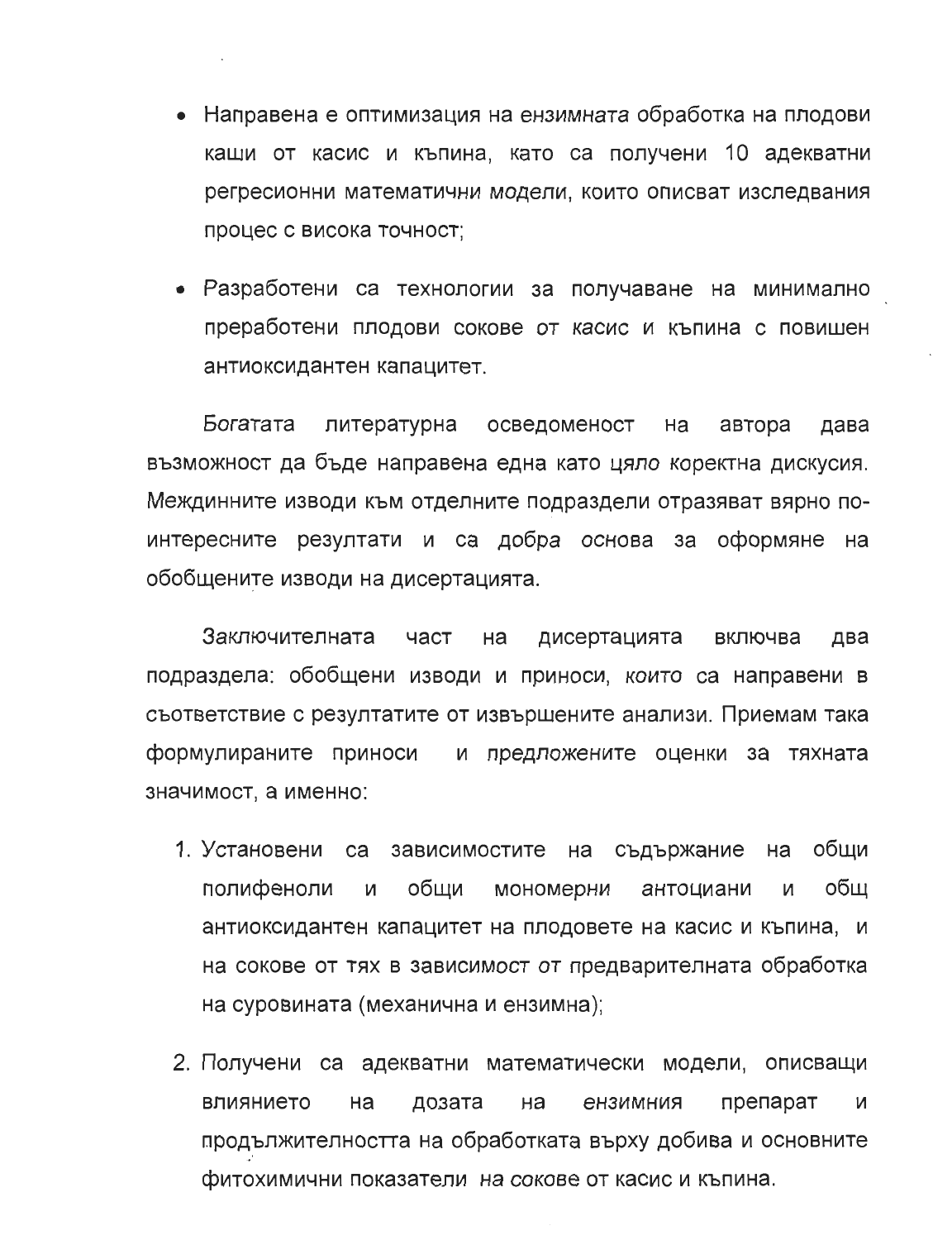- 3. Доказана е технологичната възможност за получаване на сокове **чрез** комбинирано механично И ензимно дезинтегриране на ягодоплодни.
- 4. Оптимизирани са условията на ензимната мацерация на плодови каши от касис и къпина.
- 5. Разработена е технологична схема за производство на преработени ПЛОДОВИ  $\mathbf{C}$ повишен минимално сокове антиоксидантен капацитет.

Към експерименталната част на дисертационния труд имам следните въпроси и забележки:

- 1. В раздел 5.1. при оценяване на зависимостите между изследваните показатели считам по-удачно за **BMECTO** коефициент на корелация да се използва коефициент на детерминация
- 2. На радарните диаграми, фигури 5.8., 5.14., 5.20., и 5.25., липсват стойности по осите на FRAP и DPPH. Освен това те включват резултати, представени на други фигури;
- 3. Спрямо кои цветови координати са изчислени цветовите разлики ( $\Delta E$ ) в таблици 5.16. и 5.18.?
- 4. При технологичната схема за производство на минимално преработени плодови сокове, получени чрез комбинирано механично и ензимно дезинтегриране на ягодоплодни (фигура 5.32.), не би ли следвало да има операция за инактивиране на ензимите?